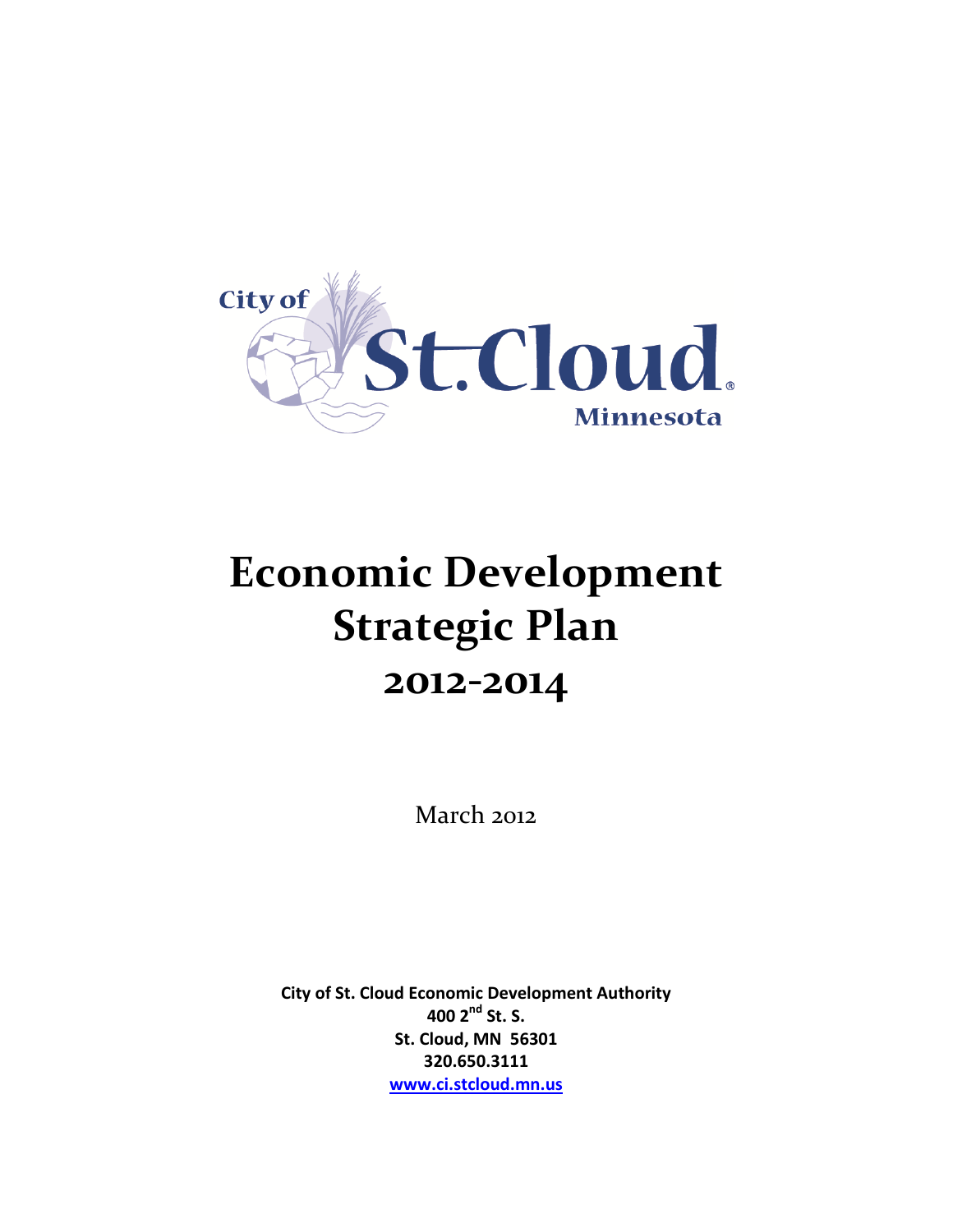# **St. Cloud Economic Development Authority**

2012-2014 Economic Development Strategic Plan

# **Introduction**

In early November 2011 the City of St. Cloud Economic Development Authority (EDA) and invited guests met over a period of a day and a half to build consensus on a Mission, Vision and Goals. The workshop was assisted by Economic Development and Community Development staff, and professional facilitation by Brimeyer Fursman Group. The workshop aimed to get a variety of economic development partners on the same page about economic development priorities for the community, identify resources and roles that can compliment and strengthen the efficient and effective delivery of economic development services by the City of St. Cloud.

# **Background**

The St. Cloud EDA was established November 2010 and an Economic Development Director hired in June 2011 to facilitate the retention, expansion and recruitment of businesses in the City of St. Cloud. During the organizational process it was anticipated that a strategic plan would be conducted and a work plan developed for the newly created Economic Development Department.

The Strategic Planning Retreat included the EDA Board, staff and participation of representatives from various economic development partners –

Economic Development Authority Dave Gruenes, President Preston Euerle, Vice President Diana Lawson, Treasurer Alice Lenzmeier, Commissioner John Libert, Commissioner/City Council Tohow Siyad, Commissioner (not present) Cathy Mehelich, Economic Development Director Tammy Campion, Senior Planner/Economic Development Matt Glaesman, Community Development Director Dave Kleis, Mayor

| Greater St. Cloud Development Corporation | John Kramer, CEO                     |
|-------------------------------------------|--------------------------------------|
| St. Cloud Area Chamber of Commerce        | Gail Ivers, Executive Vice President |
| St. Cloud Downtown Council                | Pegg Gustafson, Executive Director   |
| St. Cloud Opportunities                   | Tony Goddard, Executive Director     |
| <b>Real Estate Community</b>              | Shelia DeVine, Warnert Commercial    |

# **Process Overview**

The Strategic Planning Retreat included a Trends Analysis presentation by Cameron Macht, Regional Analyst, MN Department of Employment & Economic Development and discussion of current demographic and economic conditions of the St. Cloud area. The narrative report is provided as an addendum to the Strategic Plan. The group conducted an exercise to identify Strengths, Weaknesses, Opportunities and Challenges. A Mission, Vision and Short Term Strategies were established to serve as the framework for the creation of a formal Strategic Plan and Work Plan developed by EDA and staff.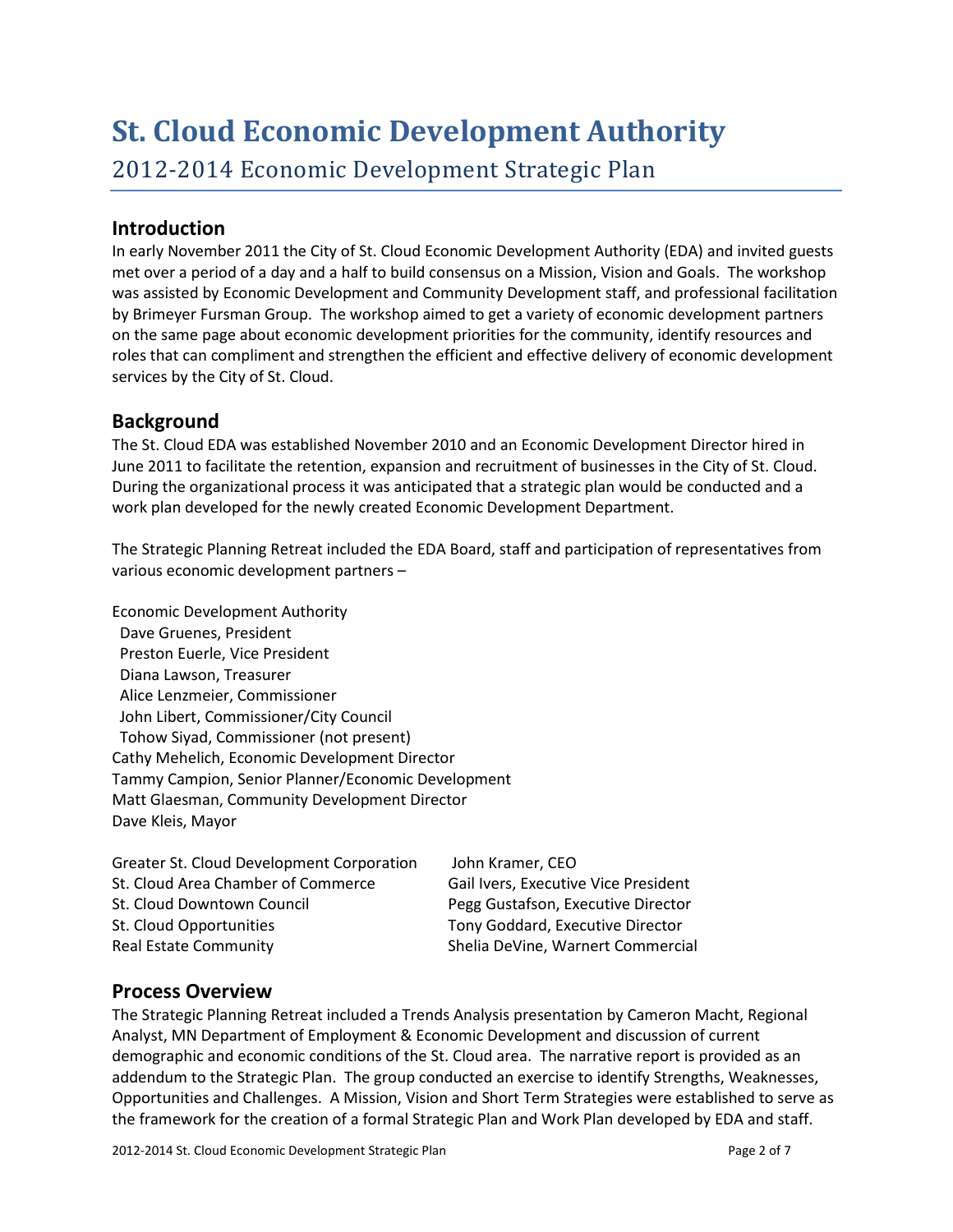# **St. Cloud Economic Development Authority**

2012-2014 Economic Development Strategic Plan

#### **Mission: Creating Opportunities for Business Success**

**Vision:** The St. Cloud EDA strengthens the City of St. Cloud as the economic heart of the central Minnesota region and provides a return on investment to citizens by increasing job opportunities and tax base through proactive collaboration, business-friendly customer service and leveraged investments.

### **3 Strategic Goals:**

- I. Promote the City of St. Cloud as the Economic Heart of the Region through Proactive Business Retention, Expansion and Recruitment Efforts
- II. Foster an Environment that Supports Business Growth through Enhanced Development Process and Partnerships
- III. Facilitate Opportunities for Business Growth and Development through Enhanced Tools for Economic Development

#### **Overall Measures of Success:**

- New commercial/industrial tax base (value/square footage)
- Jobs created and retained
- Leveraged public/private investment
- Unemployment rate in St. Cloud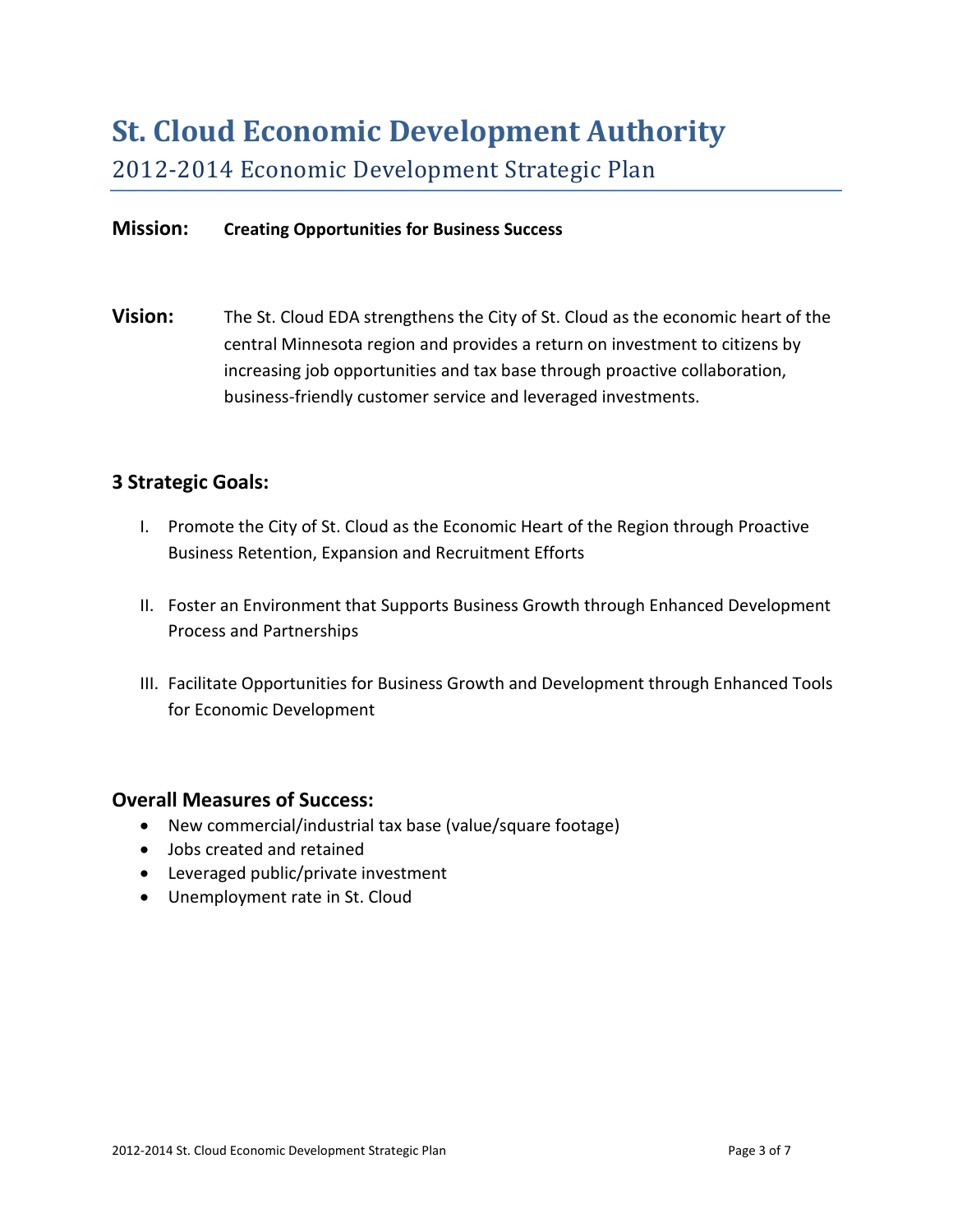# **Strategic Goals, Action Strategies and Measures:**

# **I. Promote the City of St. Cloud as the Economic Heart of the Region**

Create an innovative, proactive and collaborative business retention and attraction program in order to help our existing businesses stay, grow and thrive and to secure new business investment in St. Cloud.

# **Action Strategy:**

#### **Retain and expand existing businesses.**

- Collaborate and coordinate with partners Greater St. Cloud Development Corporation and St. Cloud Chamber of Commerce to develop and implement a proactive business retention and expansion program (e.g. survey tool, database, etc.) to identify, anticipate and respond to needs of existing businesses
- Meet with key employers in the City regularly to become aware of and adapt to the changing needs of the business community and strengthen City-business relationships

# **Action Strategy:**

#### **Develop a proactive marketing campaign to attract new business investment.**

- Develop and nurture relationships with targeted sectors to generate prospective leads:
	- o Financial institutions
	- o Site selection and real estate professionals
	- o Developers and end-users of commercial and industrial property
	- o Medical and higher education community
- Create and implement a solid results-oriented marketing strategy that incorporates traditional, electronic and social media and other original and distinct tactics.
	- o Collaborate with Greater St. Cloud Development Corporation to implement a regional marketing approach
	- o Explore opportunity for a coordinated brand/marketing campaign highlighting City of St. Cloud's quality of life, retail and entertainment opportunities in cooperation with public and private partners
- Attend trade shows, host events and utilize press releases to announce positive development activity to build and increase awareness of City of St. Cloud in collaboration with other entities.

#### **Measures:**

- Number of meetings with existing businesses
- Business reinvestment (building permit activity)
- Changes in employment levels among existing businesses
- Completion and implementation of a marketing strategy and materials
- Web page hits and online requests for information submitted and responded
- Trade shows attended or events sponsored to promote City of St. Cloud
- Number of site selection visits hosted or attended and proposals offered
- Customer feedback surveys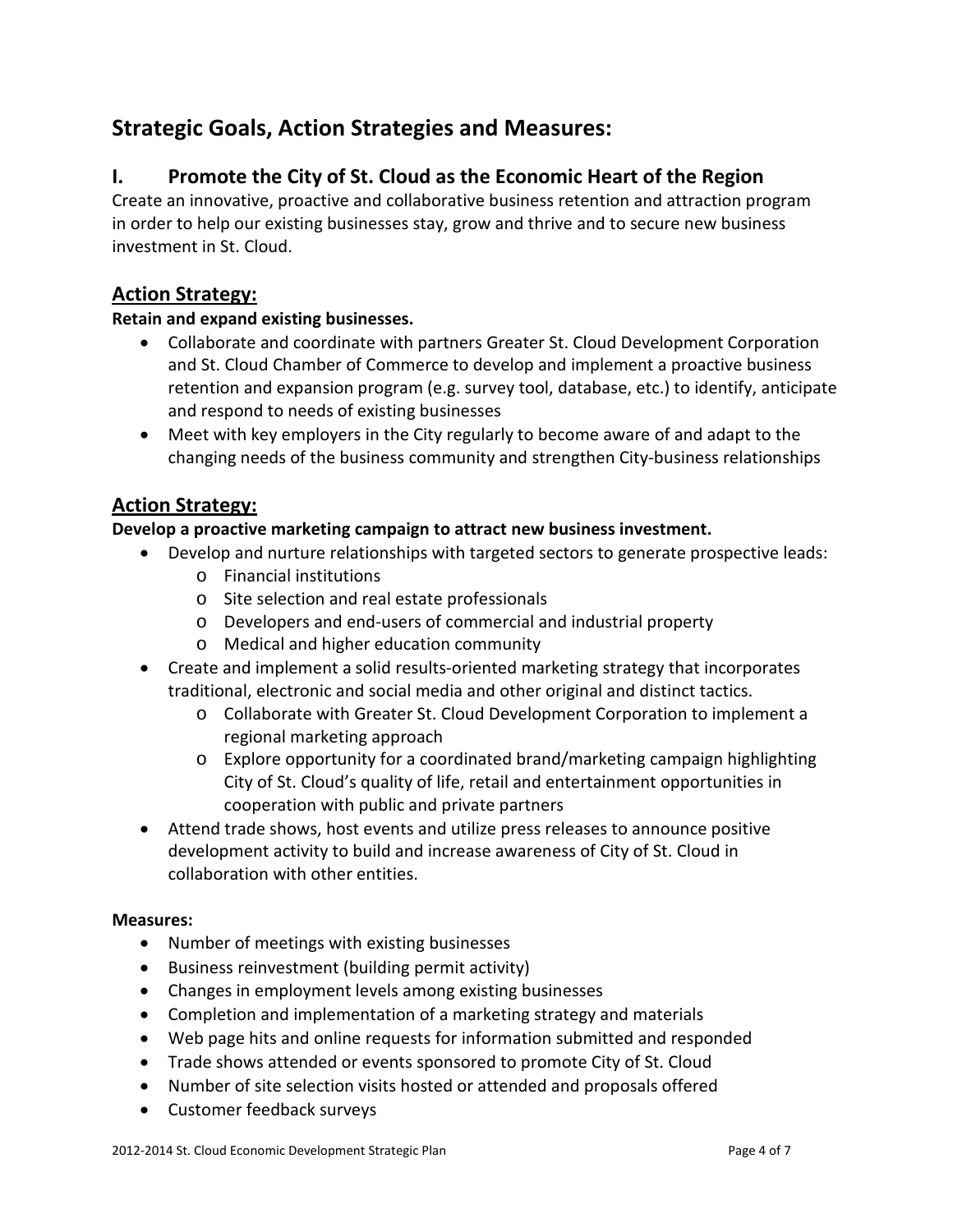# **II. Foster an Environment that Supports Business Growth**

Create a shared vision and unified approach to economic development in order to better serve existing businesses and new business opportunities in St. Cloud.

# **Action Strategy:**

#### **Assess and enhance the development process.**

- Provide personalized support and service to ease the development process for existing and prospective business owners and developers.
- Engage with city departments on business needs to understand and ensure buy-in on role in development process and internal communications
- Examine the development approval process at the City and develop recommendations to streamline the process.
- Conduct a competitive analysis to promote strengths and identify issues influencing St. Cloud's competitiveness with other communities (e.g. cost of doing business)

# **Action Strategy:**

**Foster relationships and partnerships with public and private interests to positively affect development.**

- Collaborate with Greater St. Cloud Development Corporation to implement a regional economic development strategy for business retention, expansion and recruitment.
- Convene with partner entities to establish roles in the business recruitment process (external), including College, University and Workforce Center.
- Engage and network regularly with Chamber of Commerce, Downtown Council and other entities that serve small businesses to assist business needs and facilitate development opportunities.

#### **Measures:**

- Number of businesses assisted and types of requests
- Business starts and building permit activity
- Customer feedback surveys
- Completion of value-stream mapping of development process and recommendations
- Completion of competitive analysis and recommendations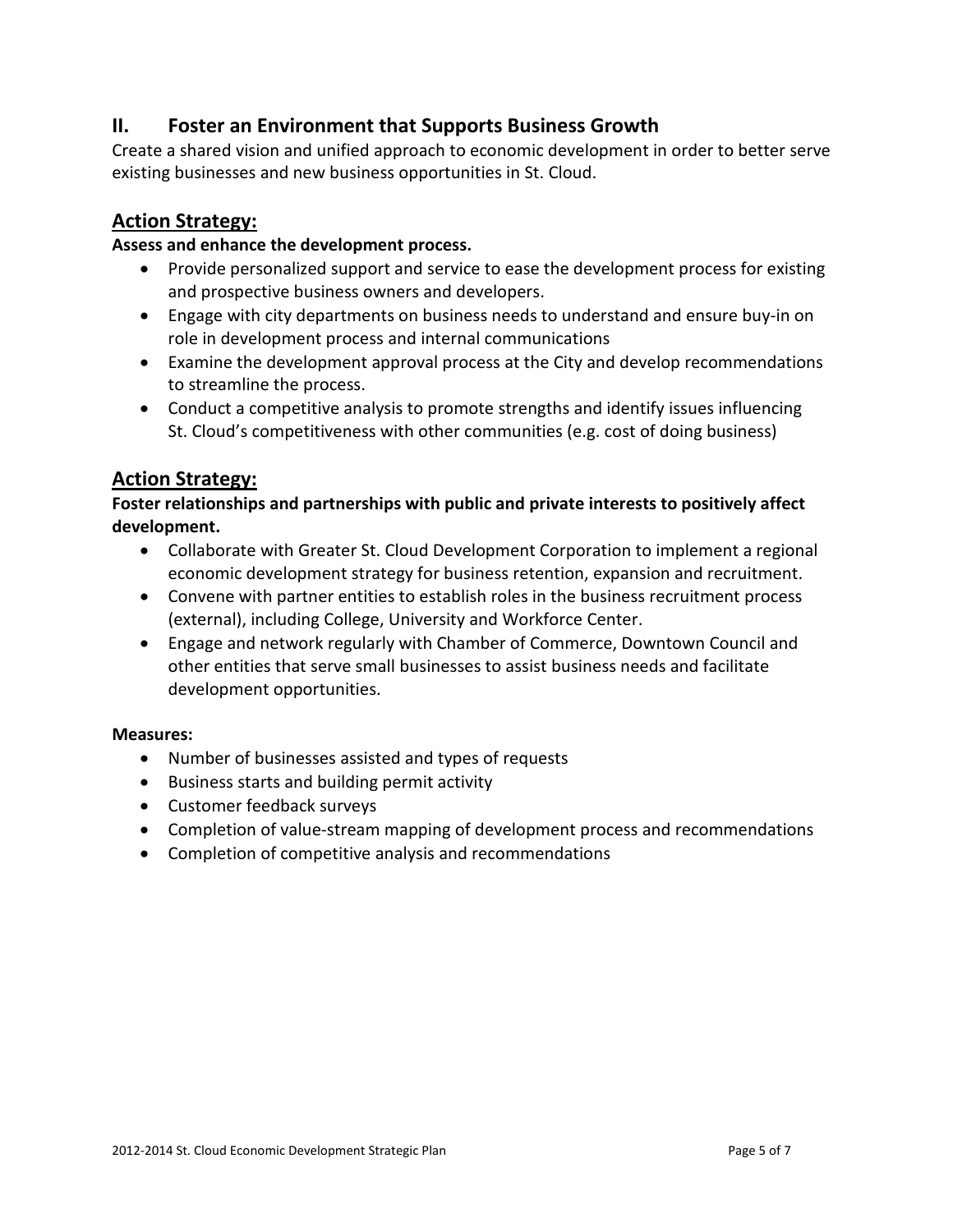# **III. Facilitate Opportunities for Business Growth and Development**

Create efficient and effective delivery of economic development resources and tools to accommodate changing business needs, assure overall competitiveness, and produce measurable results.

# **Action Strategy:**

#### **Assess and improve site readiness for development.**

- Develop a strategy for the sale and development of EDA properties in conjunction with partners St. Cloud Opportunities, East Central Energy and Stearns Electric Association.
- Monitor the quality, availability and capacity of telecommunications infrastructure to assure business needs are met.
- Make full use of databases such as *[www.mnprospector.com](http://www.mnprospector.com/)* to aide in the occupancy of available commercial and industrial space and recruitment of businesses.
- Utilize the City's website more fully to aide in communicating available site opportunities.
- Continue to support the St. Cloud Regional Airport as a major business amenity and efforts to secure commercial air service
- Develop relationships with key sectors to communicate resources available and facilitate business opportunities:
	- o Commercial lenders and accounting firms
	- o Site selector and real estate professionals

# **Action Strategy:**

### **Develop and enhance data resources and financing tools to be competitive for a variety of economic development projects**

- Develop policies for the use of economic development financing tools, including Tax Increment Financing, Tax Abatement, Business Subsidy Policy, etc.
- Evaluate and monitor opportunities to utilize new economic development tools and leverage outside resources (regional, state, federal)
- Create and maintain data tools and resources to provide customized responses to business requests for information about the City and facilitate appropriate referrals to economic development partners (e.g. Colleges & University, SBDC, Workforce Center)

#### **Measures:**

- Number of commercial/industrial sites privately listed
- Acres sold, square footage developed and market value in EDA Business Parks
- Meetings with Business Park Partners, telecommunication and electrical providers
- Number of site inquiries, site selection visits attended or hosted, proposals offered
- Number of meetings with brokerage and development community
- Number and type of inquiries received, including applications for assistance
- New financing assistance programs developed
- Project assisted through use of new software tools (e.g. Community Analyst)
- Leveraged public/private investment on projects assisted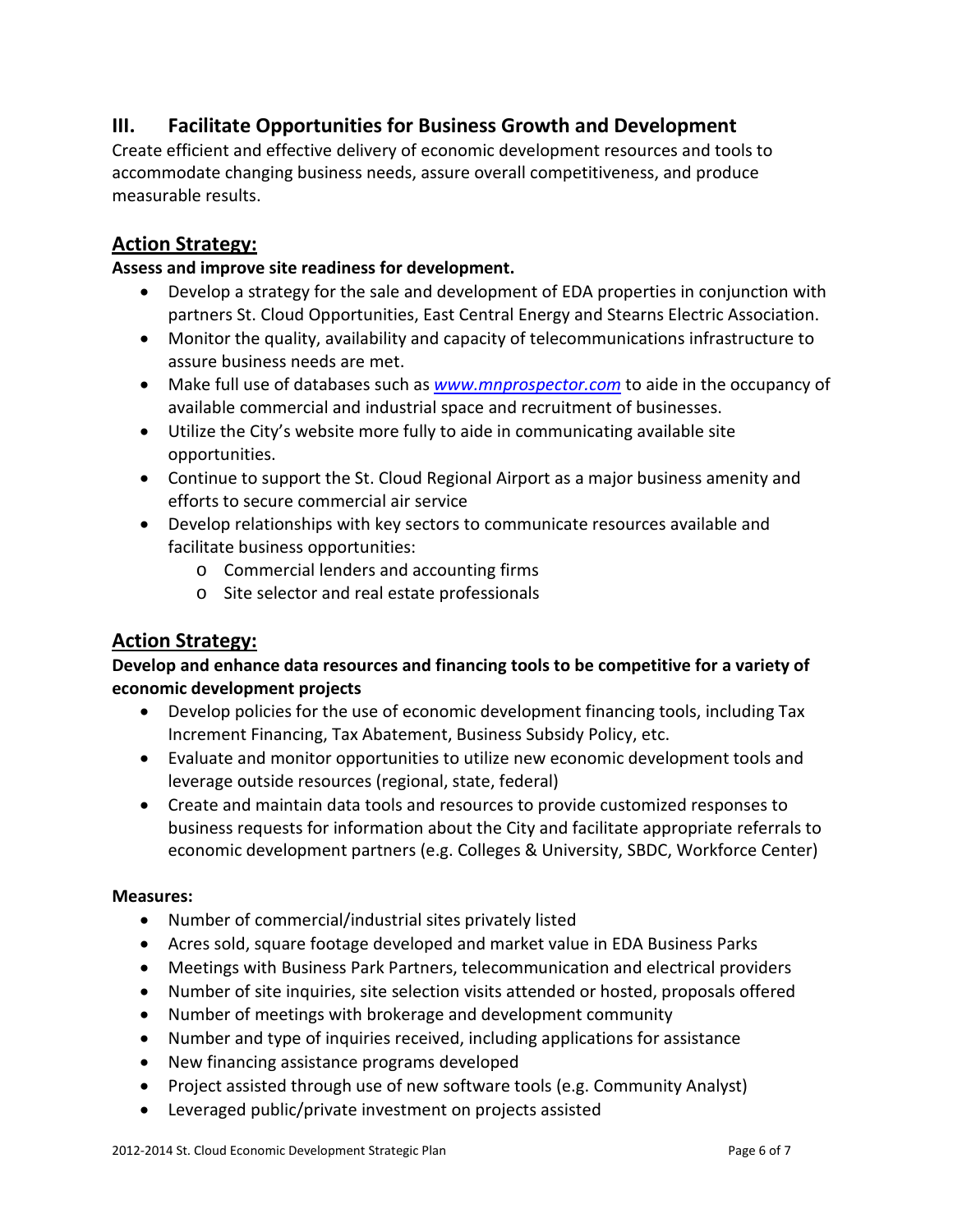#### **ADDENDUM:**

St. Cloud Area Demographic & Economic Profile: 2011 Minnesota Department of Employment & Economic Development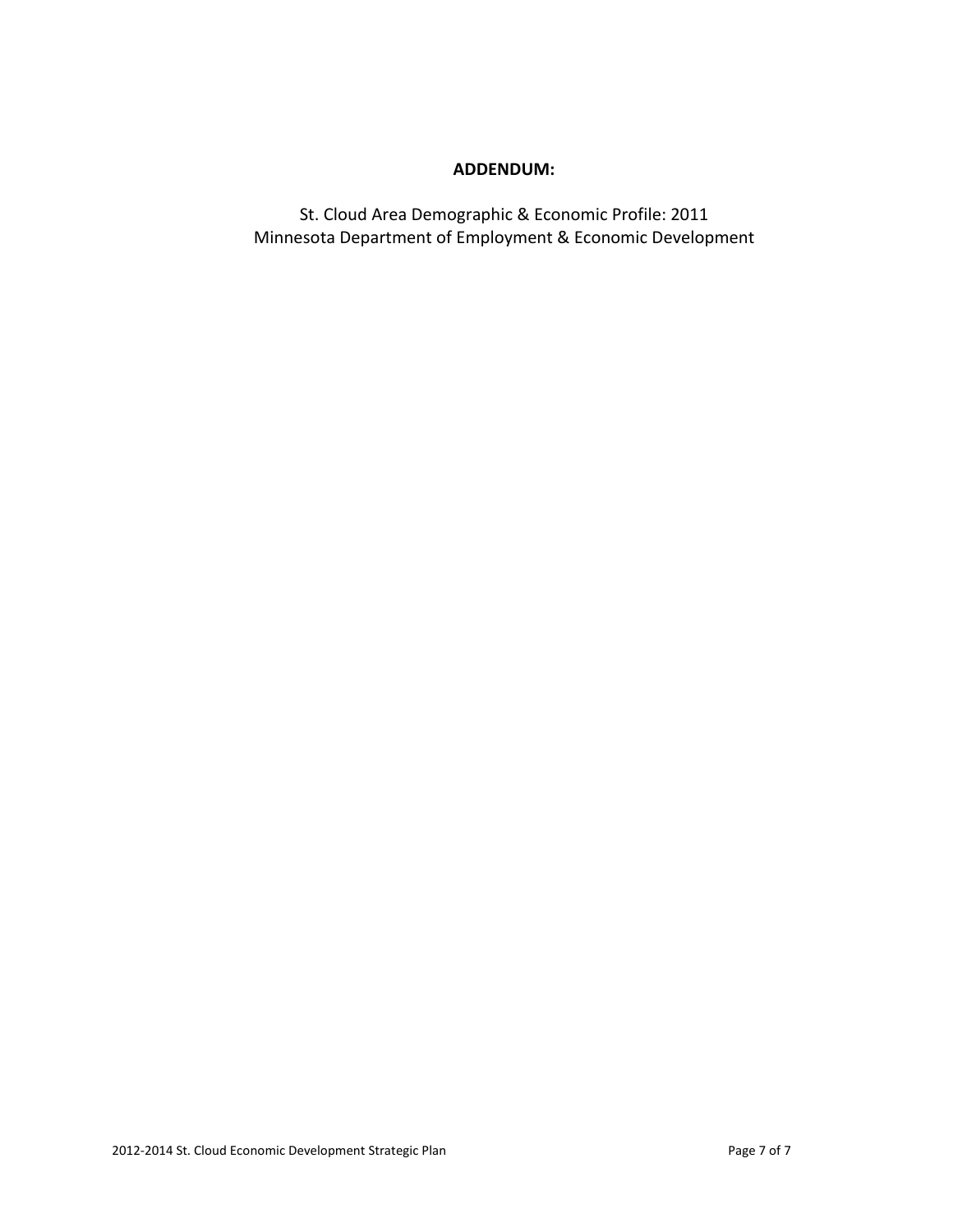# **St. Cloud Area Demographic & Economic Profile: 2011**

#### **Population**

After gaining 6,735 net new residents from 2000 to 2010, St. Cloud jumped into the top 10 largest cities in the state of Minnesota, finishing the decade in  $8^{th}$  place. With 65,842 people, St. Cloud ranks behind just Minneapolis, St. Paul, Rochester, Duluth, Bloomington, Brooklyn Park, and Plymouth, and just ahead of Eagan, Woodbury, Maple Grove, Coon Rapids, and Eden Prairie. At the 2000 Census, the city of St. Cloud was  $11<sup>th</sup>$  largest overall with 59,107 people, but the city's 11.4 percent growth this decade made it the 4<sup>th</sup> fastest growing large city in the state.

One unique aspect of St. Cloud is that it spans three counties, all of which are also among the largest and fastest growing in the state. The biggest portion of the city of St. Cloud is located in Stearns County, which with 150,642 people is the  $7<sup>th</sup>$  largest county (out of 87) in the state. The second part was in Benton County, which is

| TABLE 1. POPULATION CHANGE, 2000 to 2010 | 2000 to 2010 |           |           |                |  |  |  |
|------------------------------------------|--------------|-----------|-----------|----------------|--|--|--|
| Geography                                | 2000         | 2010      | Change    | <b>Percent</b> |  |  |  |
| City of St. Cloud                        | 59,107       | 65,842    | $+6,735$  | $+11.4%$       |  |  |  |
| Benton Co.                               | 34,226       | 38,451    | $+4,225$  | $+12.3%$       |  |  |  |
| Sherburne Co.                            | 64,417       | 88,499    | $+24,082$ | $+37.4%$       |  |  |  |
| Stearns Co.                              | 133,166      | 150,642   | $+17,476$ | $+13.1%$       |  |  |  |
| <b>St. Cloud Area</b>                    | 231,809      | 277,592   | +45,783   | $+19.8%$       |  |  |  |
| Minnesota                                | 4,919,479    | 5,303,925 | +384,433  | $+7.8%$        |  |  |  |
| Source: U.S. Census Bureau               |              |           |           |                |  |  |  |

the 25<sup>th</sup> largest county, with 38,451 people. Stearns and Benton were the 15<sup>th</sup> and 16<sup>th</sup> fastest growing counties in the state this decade. The smallest part of the city is in Sherburne County, which was the 2<sup>nd</sup> fastest growing county in the state from 2000 to 2010, and the 12<sup>th</sup> largest overall, with 88,499 people. The three counties in the St. Cloud region were growing nearly three times faster than the state of Minnesota as a whole, where the population increased 7.8 percent from 2000 to 2010. The St. Cloud area grew 19.8 percent, gaining nearly 46,000 new residents. (See Table 1 and Figure 1.)

Another unique aspect of St. Cloud is the proximity of several large cities and townships directly surrounding it. Rochester had 106,769 people in 2010, making it larger than St. Cloud by about 40,000 people. However, when the surrounding cities of Sartell (15,876 people), Sauk Rapids (12,773 people), Waite Park (6,716 people), and St. Joseph (6,534 people) are added in, St. Cloud has a combined population of 107,741 people.

After St. Cloud and the cities included above, the next largest cities in the three-county region include Elk River, Big Lake, and Zimmerman. Many cities in the region were among the fastest growing cities in the entire state, led by Rockville, Clear Lake, Clearwater, Zimmerman, Rice, Big Lake, and Sartell; all of which grew more than 50 percent. The region also has several large and fast-growing townships, including Big Lake, Baldwin, Livonia, and Becker, all of which had more than 4,500 people. In sum, there were 99 cities and townships in the three county region, of which more than three-fourths enjoyed population growth.

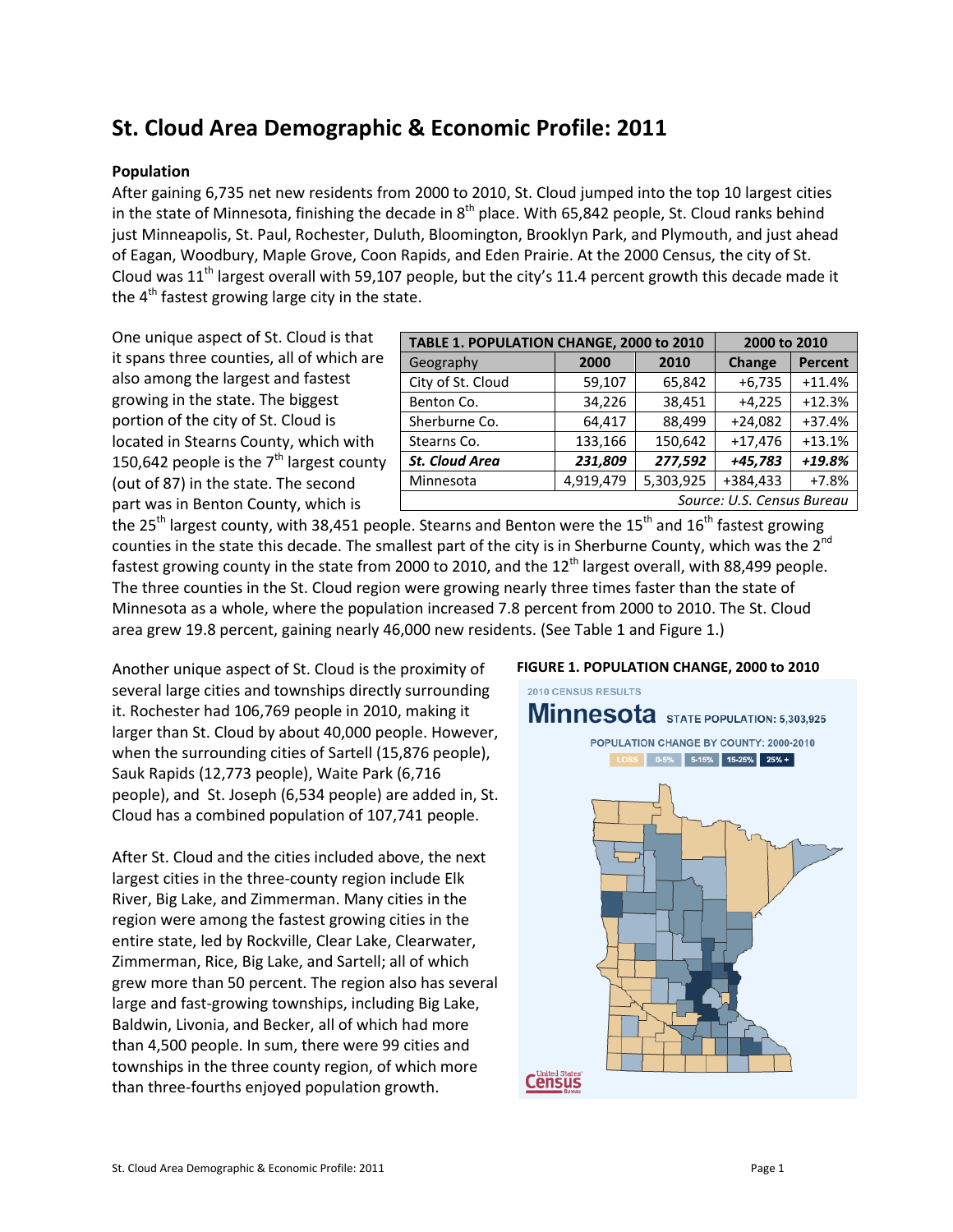The population in the St. Cloud area was slightly younger than the rest of the state, partly as a result of the recent population growth. There are more than 58,500 children aged 0 to 14 years in the threecounty region, making it the largest age group and accounting for more than one in every five people in the area. The next largest age group was between 15 and 24 years of age, with just under 47,000 people, or 16.8 percent of the population. Much of that was due to the large number of college students in Stearns County, where nearly one-fifth of the population was 15 to 24 years of age. That was 6 percent higher than the concentration of 15 to 24 year olds statewide. About two-fifths (41.1%) of the region's population was in their prime working years, from 25 to 54 years of age, right in line with the state of Minnesota. Likewise, the St. Cloud area had a much smaller percentage of its population in the older age groups, with just 21 percent of the population aged 55 years and over. In comparison, about 25 percent of Minnesota's population was 55 years and over, including 12.9 percent that were senior citizens. (See Table 2.)

| <b>TABLE 2. POPULATION BY AGE GROUP, 2010</b> |                      |                |               |                                                         |                |                  |  |  |
|-----------------------------------------------|----------------------|----------------|---------------|---------------------------------------------------------|----------------|------------------|--|--|
|                                               | <b>St. Cloud</b>     |                | <b>Benton</b> | <b>Sherburne</b>                                        | <b>Stearns</b> | State of         |  |  |
|                                               | <b>3-County Area</b> |                | County        | County                                                  | County         | <b>Minnesota</b> |  |  |
|                                               | <b>Number</b>        | <b>Percent</b> | Percent       | <b>Percent</b>                                          | Percent        | <b>Percent</b>   |  |  |
| <b>Total Population</b>                       | 277,592              | 100.0%         | 100.0%        | 100.0%                                                  | 100.0%         | 100.0%           |  |  |
| 0-14 Years                                    | 58,554               | 21.1%          | 20.9%         | 24.4%                                                   | 19.2%          | 20.0%            |  |  |
| 15-24 Years                                   | 46.722               | 16.8%          | 14.5%         | 13.3%                                                   | 19.5%          | 13.6%            |  |  |
| 25-34 Years                                   | 38,182               | 13.8%          | 15.7%         | 14.0%                                                   | 13.1%          | 13.5%            |  |  |
| 35-44 Years                                   | 36,213               | 13.0%          | 12.9%         | 15.7%                                                   | 11.5%          | 12.8%            |  |  |
| 45-54 Years                                   | 39.575               | 14.3%          | 13.8%         | 15.1%                                                   | 13.9%          | 15.2%            |  |  |
| 55-64 Years                                   | 28,253               | 10.2%          | 10.3%         | 9.4%                                                    | 10.6%          | 11.9%            |  |  |
| 65 Years & Over                               | 30,093               | 10.8%          | 11.9%         | 8.3%                                                    | 12.1%          | 12.9%            |  |  |
|                                               |                      |                |               | Source: U.S. Census Bureau Population Estimates Program |                |                  |  |  |

The St. Cloud area is less diverse than the state and nation, including about 94.5 percent of the population that is white. However, all three counties have seen significant changes in most race and origin categories this decade, including rapid growth in Black or African American residents and persons of Hispanic or Latino origin. The number of Hispanic people in the St. Cloud area more than doubled (+137.9%) from 2000 to 2010, and the number of Black or African Americans increased almost 250 percent. Still, through 2010, only 2.4 percent of residents were of Hispanic origin (6,763 people), 3.2 percent were Black or African American (8,981 people); 2.1 percent were Asian (5,745 people), and 2.3 percent were of some other race.

Projections from the Minnesota State Demographic Center predict that St. Cloud's population will continue growing quickly over time, perhaps ending 2030 with about 35 percent more people than in 2010. At that rate of growth, the three county region could have more than 400,000 people! However, those projections may be a bit too optimistic, as a recent residential slowdown has likely pulled growth trends back. The St. Cloud area was expected to outpace the state in total population growth, as well as in each age group. Again, the region is expected to keep a slightly younger population than the state, with a 30.2 percent growth rate for children aged 0 to 14 years; as compared to 10.7 percent statewide. On the other end of the age spectrum, the fastest growing age group in the region is expected to be 65 years and over, as the Baby Boom generation moves through the population pyramid. In 2010, just over 10 percent of the region's population was 65 years and over; by 2030, as much as 17 percent of the population might be senior citizens. In comparison, about 20.6 percent of the state's population is expected to be 65 years and over by 2030. Only eight cities and 17 townships were expected to see population declines between 2010 and 2030, with the remaining three-fourths of cities and townships seeing continued growth. (See Figure 2.)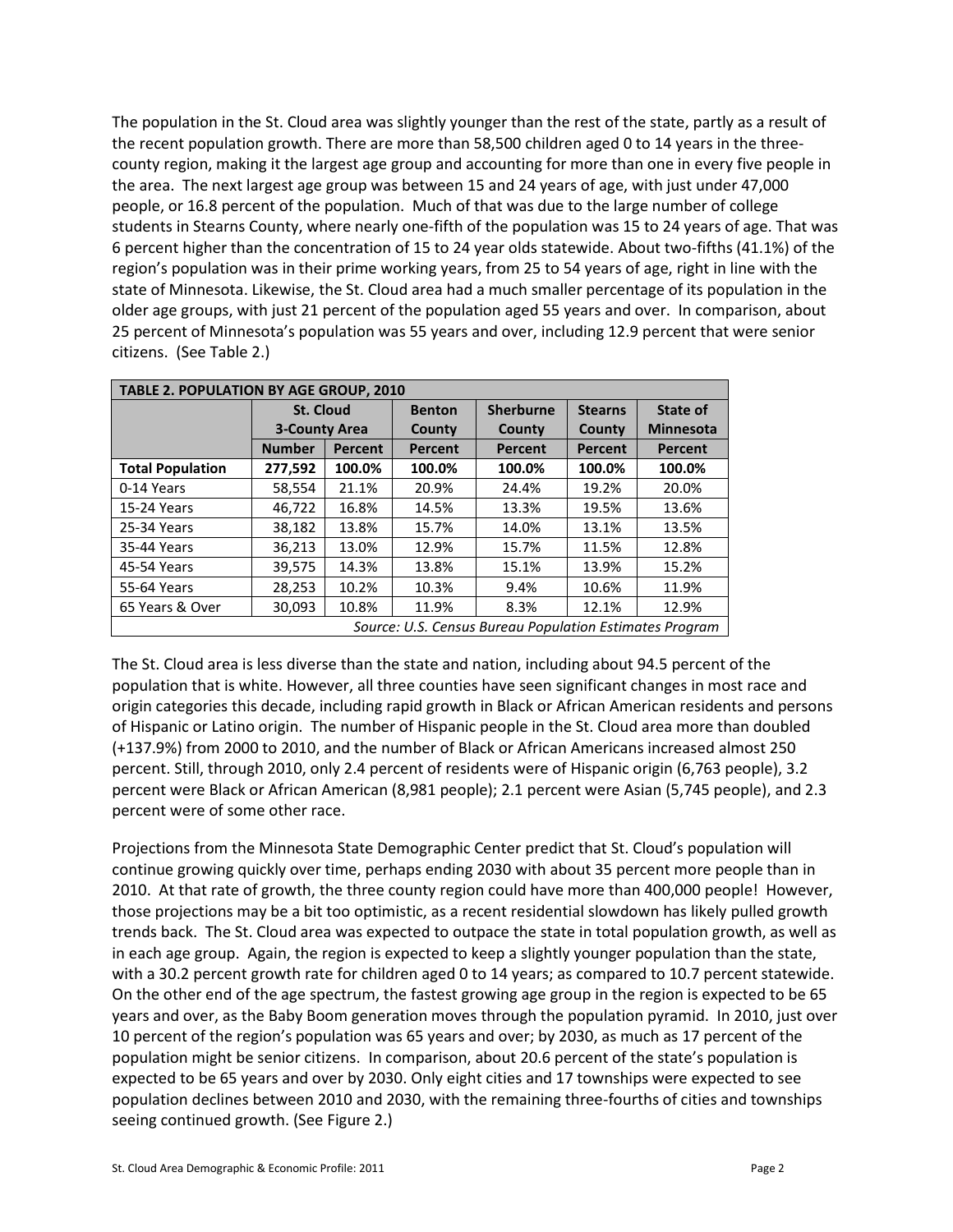

#### **FIGURE 2. POPULATION PROJECTIONS, 2010 to 2030**

#### **Labor Force Availability and Unemployment Rates**

Since the St. Cloud area's population has been growing, the labor force has been growing as well. There were about 136,600 available workers in the region's labor force in 2000, with an unemployment rate of just 3.1 percent. By 2010, there were 160,000 available workers, a jump of more than 23,000 additional workers. From 2000 to 2010, the St. Cloud area's labor force expanded 17.1 percent, as compared to a 5.7 percent expansion in the state of Minnesota. However, the number of unemployed workers also jumped following the recession in 2007, leading to an unemployment rate of 7.3 percent in 2010, as compared to 7.1 percent statewide. The St. Cloud area's unemployment rate has hovered just above the state rate for most of the decade. (See Figure 3.)



**FIGURE 3. UNEMPLOYMENT RATES, 2000 to 2010**

Through the first eight months of 2011, the St. Cloud area's unemployment rate dropped just below the state rate. Benton County's rate was lowest in August, at 6.3 percent, followed by Stearns at 6.6 percent, the state at 6.7 percent, and Sherburne at 6.9 percent. The region's average unemployment rate for the first eight months of the year was 7.3 percent, slightly above the state's 7.0 percent average.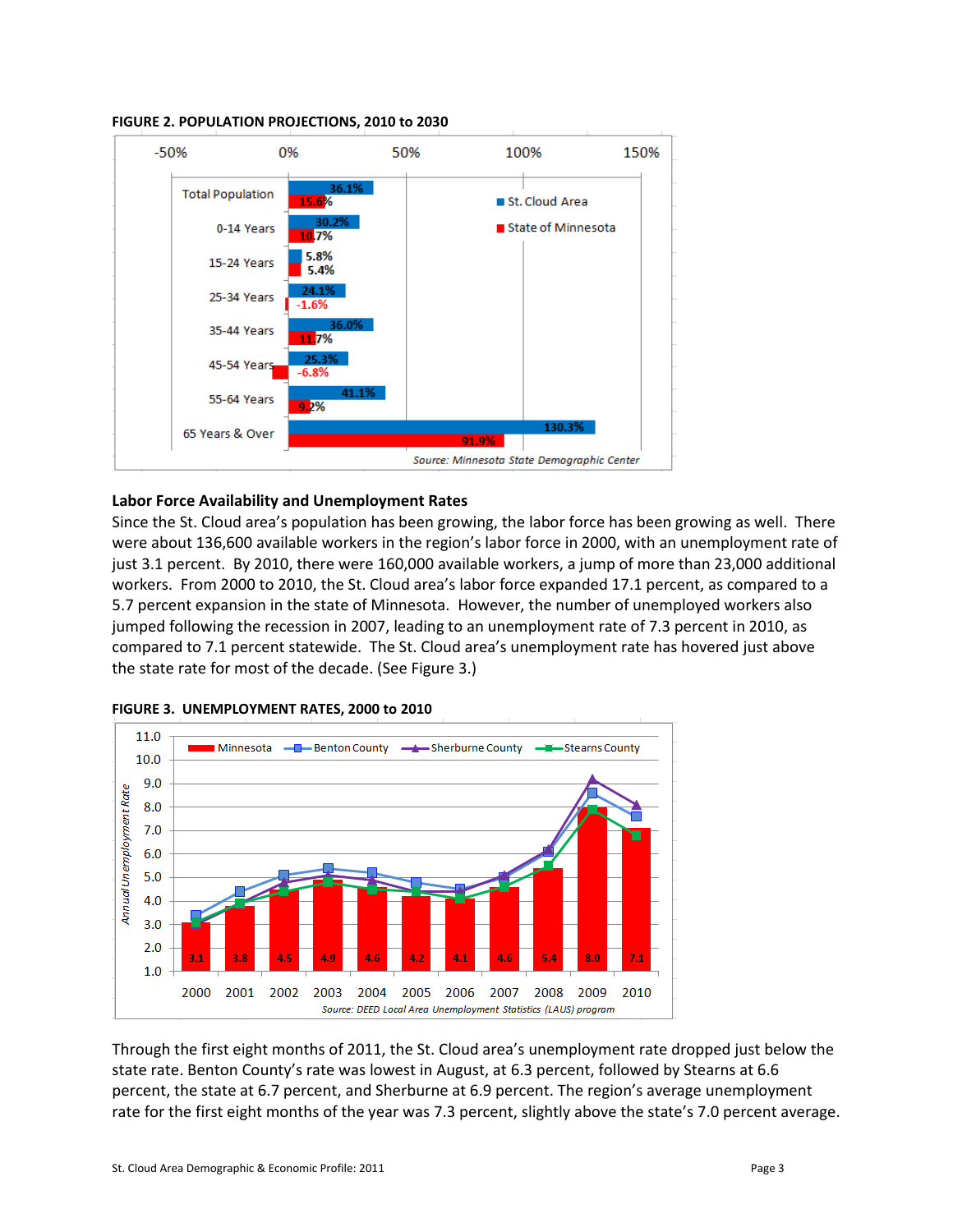Again, the State Demographic Center is projecting steady growth in the region's labor force over the next two decades, expanding more than 25 percent from 2010 to 2030. Much like population, the fastest growing age group is expected to be 65 years and over, due to increasing life expectancies and higher labor force participation rates for older workers. From 2010 to 2030, the number of senior citizens in the labor force is projected to nearly triple in the three county region, from 5,080 workers to 13,730 workers. Seniors currently make up less than 3 percent of the labor force, but may comprise 6 percent by 2030. The St. Cloud area is also expected to gain workers in the 45 to 64 year old age group, despite the loss of many Baby Boomers. The slowest growing age group is expected to be 16 to 24 years of age, meaning the entry-level workforce will be tighter. However, the region is projected to outpace the state in all age groups, especially in the younger age groups, due to the on-going population growth. (See Table 3.)

| TABLE 3: LABOR FORCE PROJECTIONS, 2010 to 2030 |                                   |                 |                 |                       |  |  |  |
|------------------------------------------------|-----------------------------------|-----------------|-----------------|-----------------------|--|--|--|
|                                                | 2010<br>2030<br>2020<br>2010-2030 |                 |                 |                       |  |  |  |
| <b>Labor Force Type</b>                        | <b>Estimate</b>                   | <b>Estimate</b> | <b>Estimate</b> | <b>Percent Change</b> |  |  |  |
| <b>Total labor force</b>                       | 177,080                           | 205,810         | 224,680         | 26.9%                 |  |  |  |
| $16-24$ years                                  | 33,770                            | 32,340          | 37,270          | 10.4%                 |  |  |  |
| 25-44 years                                    | 82,450                            | 97,150          | 98,850          | 19.9%                 |  |  |  |
| 45-64 years                                    | 55,790                            | 66,390          | 74,850          | 34.2%                 |  |  |  |
| 65 years & over                                | 5,080                             | 9,920           | 13,730          | 170.3%                |  |  |  |
| Source: Minnesota State Demographic Center     |                                   |                 |                 |                       |  |  |  |

#### **Industry Employment**

Through the first quarter of 2011, there were 7,146 business establishments supplying 113,918 covered jobs in the three county region according to DEED's Quarterly Census of Employment & Wages (QCEW) program. That was an increase of 7,912 covered jobs from the first quarter of 2000 to the first of 2011, a 7.5 percent increase over the decade. In comparison, the state of Minnesota's economy lost about 15,400 covered jobs from the first quarter of 2000 to the first quarter of 2011, a -0.6 percent decline. However, both the St. Cloud area and the state have been hurt by recent job losses, including a -4.4 percent decline from the first quarter of 2007 to the first quarter of 2011. The St. Cloud area peaked with 119,575 covered jobs in the first quarter of 2008; the state of Minnesota also peaked in the first quarter of 2008 with 2,638,356 covered jobs. (See Figure 4.)



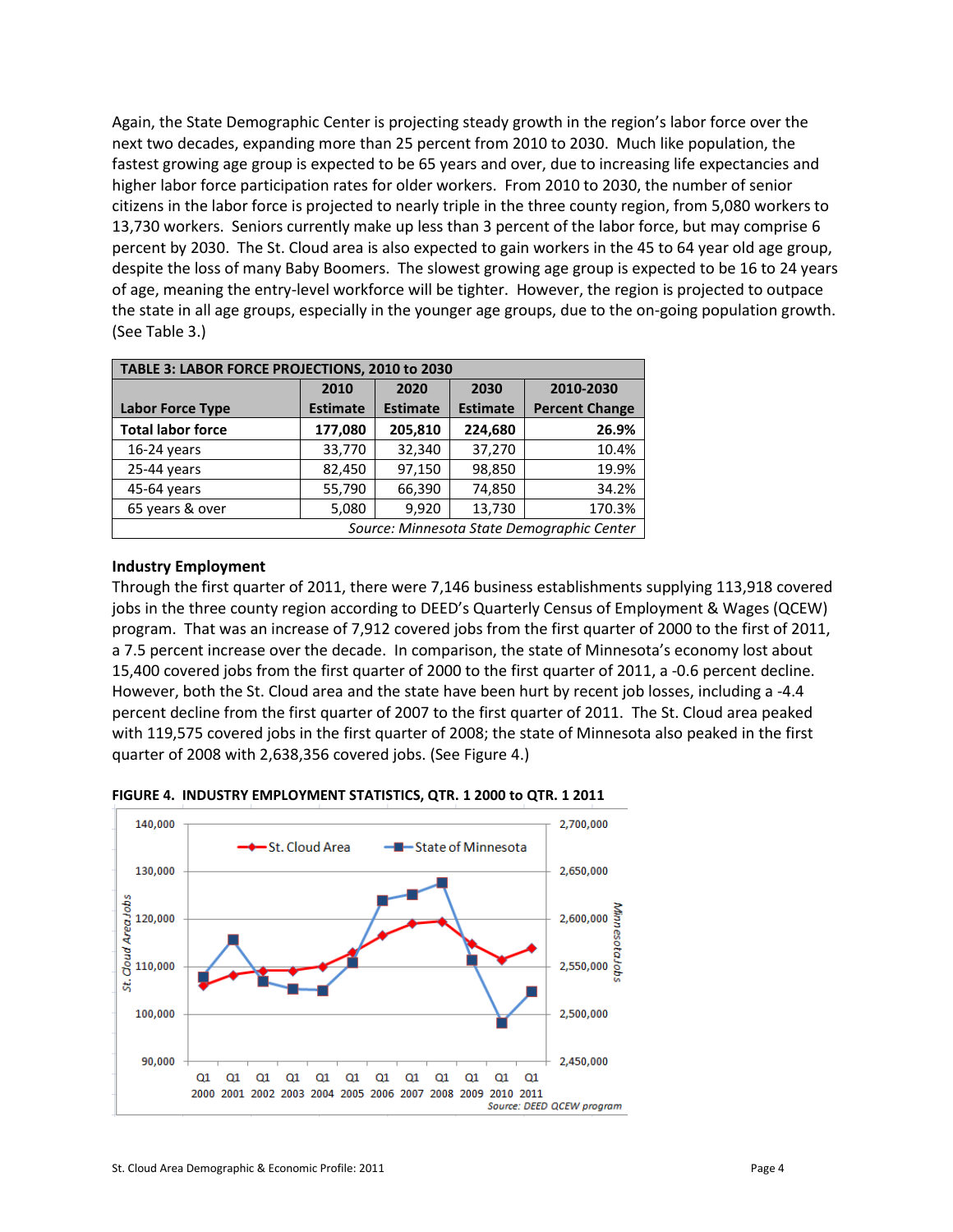Like many other areas of the state and nation, the St. Cloud area economy struggled with job loss following the Great Recession. Looking at annual data, area businesses cut almost 7,000 covered jobs from 2007 to 2010, with severe losses in construction, manufacturing, wholesale trade, finance and insurance, accommodation and food services, real estate, rental and leasing, and administrative and waste services, among other industries.

Of the 20 major industries, half saw job declines during the recession, ranging from a 1 percent decline in other services to a 17.5 percent drop in construction employment. In contrast, six other industries held their own during the recession, with the most encouraging job growth occurring in health care and social assistance. After gaining 1,235 jobs from 2007 to 2010, health care and social assistance now accounted for 17.5 percent of total employment in the region. After losing nearly 3,300 jobs, manufacturing now supplied 15.0 percent of covered jobs. Retail trade provided 13.5 percent of total jobs in the region, despite suffering an -8.0 percent decline in the last three years. (See Table 5.)

|                                            | 2010 Annual Data |               |                |               | 2007-2010 Data |                                                             |               |
|--------------------------------------------|------------------|---------------|----------------|---------------|----------------|-------------------------------------------------------------|---------------|
|                                            |                  |               | <b>Percent</b> | Avg.          | <b>Numeric</b> | <b>Percent</b>                                              | Percent       |
|                                            | <b>Number</b>    | <b>Number</b> | of Total       | <b>Annual</b> | Change         | Change                                                      | <b>Change</b> |
| Industry                                   | of Firms         | of Jobs       | Jobs           | <b>Wage</b>   | in Jobs        | in Jobs                                                     | in Wages      |
| <b>Total, All Industries</b>               | 7,080            | 115,178       | 100.0%         | \$36,477      | $-6,897$       | $-5.6%$                                                     | 6.6%          |
| Agriculture, Forestry & Fish/Hunt          | 90               | 906           | 0.8%           | \$22,859      | 140            | 18.3%                                                       | 14.1%         |
| Mining                                     | 9                | 111           | 0.1%           | \$50,943      | -6             | $-5.1%$                                                     | 2.3%          |
| Construction                               | 1,107            | 5,483         | 4.8%           | \$51,513      | $-1,165$       | $-17.5%$                                                    | 15.9%         |
| Manufacturing                              | 501              | 17,254        | 15.0%          | \$43,513      | $-3,263$       | $-15.9%$                                                    | 4.5%          |
| <b>Utilities</b>                           | 19               | 993           | 0.9%           | \$82,994      | <b>ND</b>      | <b>ND</b>                                                   | ND.           |
| <b>Wholesale Trade</b>                     | 326              | 4,559         | 4.0%           | \$40,276      | $-805$         | $-15.0%$                                                    | $-7.4%$       |
| <b>Retail Trade</b>                        | 949              | 15,553        | 13.5%          | \$22,796      | $-1,346$       | $-8.0%$                                                     | 7.7%          |
| Transportation & Warehousing               | 329              | 4,707         | 4.1%           | \$34,237      | ND.            | <b>ND</b>                                                   | <b>ND</b>     |
| Information (2007 & 2010 data)             | 111              | 1,741         | 1.5%           | \$31,578      | <b>ND</b>      | <b>ND</b>                                                   | <b>ND</b>     |
| Finance & Insurance                        | 389              | 3,538         | 3.1%           | \$47,477      | $-450$         | $-11.3%$                                                    | 1.6%          |
| Real Estate, Rental & Leasing              | 256              | 1,150         | 1.0%           | \$23,868      | $-138$         | $-10.7%$                                                    | 9.2%          |
| Professional & Technical Services          | 434              | 2,897         | 2.5%           | \$41,015      | $-261$         | $-8.3%$                                                     | 10.1%         |
| <b>Management of Companies</b>             | 36               | 973           | 0.8%           | \$75,153      | 271            | 38.6%                                                       | 47.8%         |
| <b>Administrative and Waste Services</b>   | 302              | 5,300         | 4.6%           | \$25,765      | <b>ND</b>      | <b>ND</b>                                                   | <b>ND</b>     |
| <b>Educational Services</b>                | 155              | 10,716        | 9.3%           | \$40,344      | 492            | 4.8%                                                        | 2.6%          |
| <b>Health Care &amp; Social Assistance</b> | 568              | 20,179        | 17.5%          | \$42,902      | 1,235          | 6.5%                                                        | 5.0%          |
| Arts, Entertainment, & Recreation          | 144              | 1,402         | 1.2%           | \$11,336      | 12             | 0.9%                                                        | $-1.4%$       |
| <b>Accommodation &amp; Food Services</b>   | 520              | 8,932         | 7.8%           | \$11,453      | $-1,140$       | $-11.3%$                                                    | 9.5%          |
| Other Services, Ex. Public Admin.          | 631              | 3,454         | 3.0%           | \$20,813      | $-20$          | $-0.6%$                                                     | 6.2%          |
| <b>Public Administration</b>               | 177              | 4,692         | 4.1%           | \$46,466      | 127            | 2.8%                                                        | 36.5%         |
|                                            |                  |               |                |               |                | Source: DEED, Quarterly Census of Employment & Wages (QCEW) |               |

**TABLE 5: INDUSTRY EMPLOYMENT STATISTICS, 2007 to 2010**

As noted, the manufacturing industry sliced 3,263 jobs from 2007 to 2010, a 15.9 percent decline. In comparison, the state of Minnesota lost about 50,000 manufacturing jobs during that time, a -14.5 percent drop. However, the trend reversed in the last year, with regional manufacturers adding 239 manufacturing jobs from the first quarter of 2010 to the first quarter of 2011, a small 1.4 percent gain. Statewide, manufacturing employment rose 3.0 percent in the last year. Another positive sign for the recovery emerged in the administrative and waste services industry – which typically provides staffing services to the manufacturing industry – where local firms added 204 net new covered jobs in the last year, a steady 4.2 percent increase.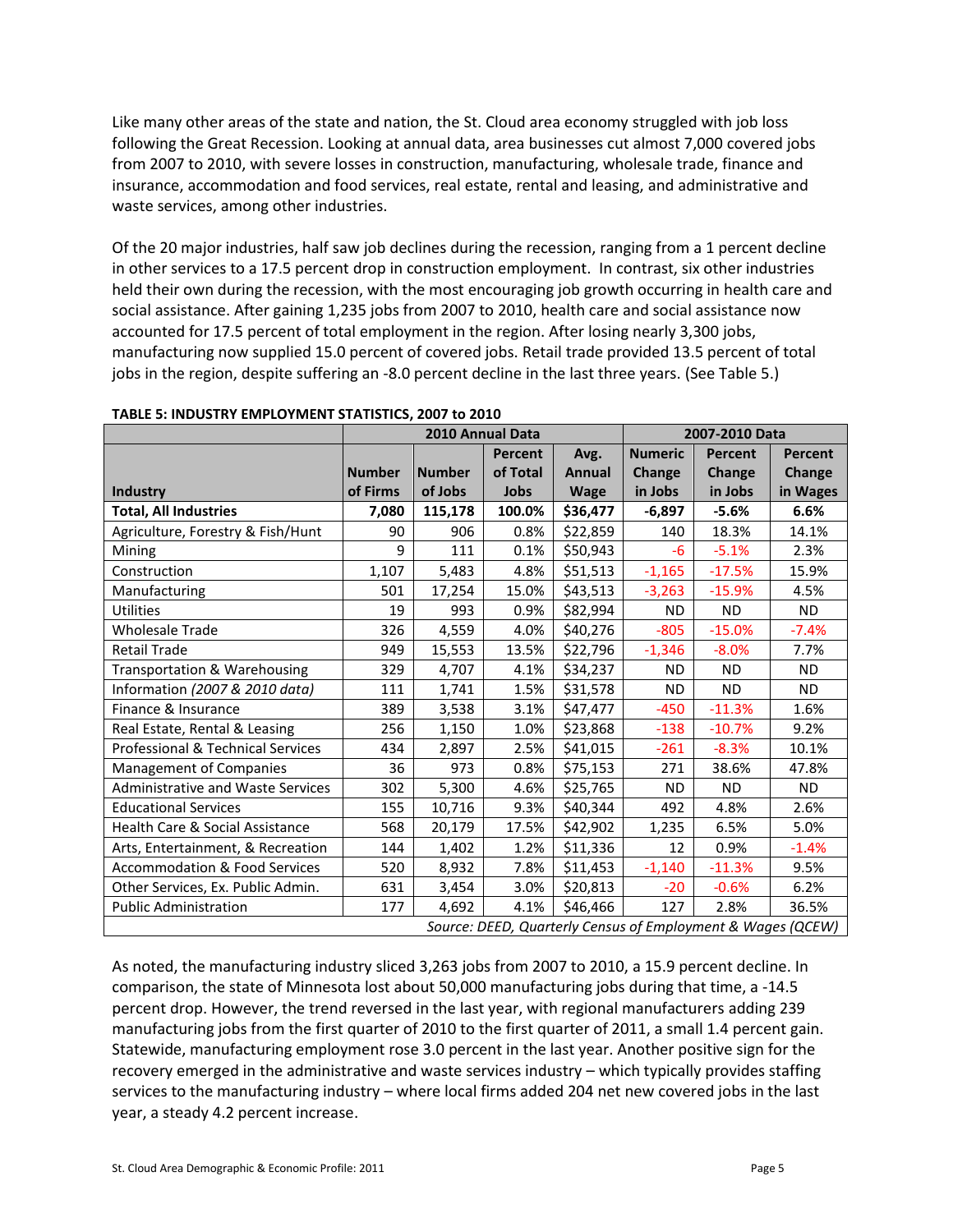The largest sector in the region was food manufacturing, with 55 firms and 2,818 jobs; followed closely by fabricated metal product manufacturing with 2,576 jobs at 115 firms. The St. Cloud region had high location quotients and distinguishing industries in printing and related support activities with 38 firms and 1,755 jobs; furniture and related product manufacturing (which includes kitchen cabinet manufacturing) with 1,348 jobs at 58 firms; and nonmetallic mineral product manufacturing (which includes granite, other stone, and concrete products) with 35 firms and 1,284 jobs. Other smaller sectors include transportation equipment manufacturing (14 firms and 1,132 jobs); machinery manufacturing (50 firms and 821 jobs), plastics and rubber product manufacturing (23 firms and 752 jobs), and miscellaneous manufacturing (44 firms and 697 jobs). Despite the declines, manufacturing is still more concentrated in the St. Cloud area than it is in the state and the nation, and with a competitive advantage in several manufacturing specialties, the region is well positioned for a recovery.

The largest industry in the region is now health care and social assistance, with 20,179 covered jobs at 568 firms. The largest number of those jobs are located in Stearns County, which had 14,279 health care and social assistance jobs at 379 establishments, comprising just over 70 percent of total health care and social assistance employment in the region. The largest sector in the region was the ambulatory health care services sector – which includes offices of physicians, home health care services, and outpatient care centers – with 306 establishments and 6,219 jobs. Again, about 70 percent of those jobs were in Stearns County. The next largest sectors were nursing and residential care facilities, followed by hospitals and the social assistance sector – which includes individual and family services and child day care. Health care and social assistance gained 1,235 net new jobs from 2007 to 2010, a strong 6.5 percent rise.

The St. Cloud region also has a high concentration of retail trade jobs, accounting for 13.5 percent of total jobs in the region. There were 949 establishments providing 15,553 jobs in 2010, after losing 1,346 jobs since 2007, an -8.0 percent decline. Stearns County is again home to about 70 percent of the industry's jobs in the region. The largest retail sectors were food and beverage stores (109 stores and 3,146 jobs), general merchandise stores (44 stores and 2,942 jobs), motor vehicle and parts dealers (157 stores and 2,185 jobs), and building materials and garden supply stores (99 stores and 1,702 jobs).

Other large industries in the St. Cloud region include educational services, which had 10,716 jobs at 155 institutions, and added 492 jobs over the last three years, thanks in part to stimulus funding and increasing enrollments at the region's colleges and universities. Accommodation and food services provided 8,932 jobs at 520 establishments, after dropping 1,140 jobs from 2007 to 2010 as consumers cut back on spending. The hard-hit construction industry started seeing declines in 2006, and cut back 1,165 jobs from 2007 to 2010, a -17.5 percent decline. Construction now has 5,483 jobs at 1,107 firms, accounting for 4.8 percent of county employment but 15.6 percent of business establishments.

Additional important industries in the three county region include: administrative and waste services (5,300 jobs at 302 firms); public administration (4,692 jobs at 177 establishments); transportation and warehousing (4,707 jobs at 329 firms); wholesale trade (4,559 jobs at 326 firms); other services (3,454 jobs at 631 firms); finance and insurance (3,538 jobs at 389 firms); and professional and technical services (2,897 jobs at 434 firms). The St. Cloud area also had smaller concentrations of arts, entertainment, and recreation (1,402 jobs at 144 firms); real estate, rental and leasing (1,150 jobs at 256 firms); management of companies and enterprises (973 jobs at 36 firms); and agriculture, forestry, fishing, and hunting (906 jobs at 90 firms).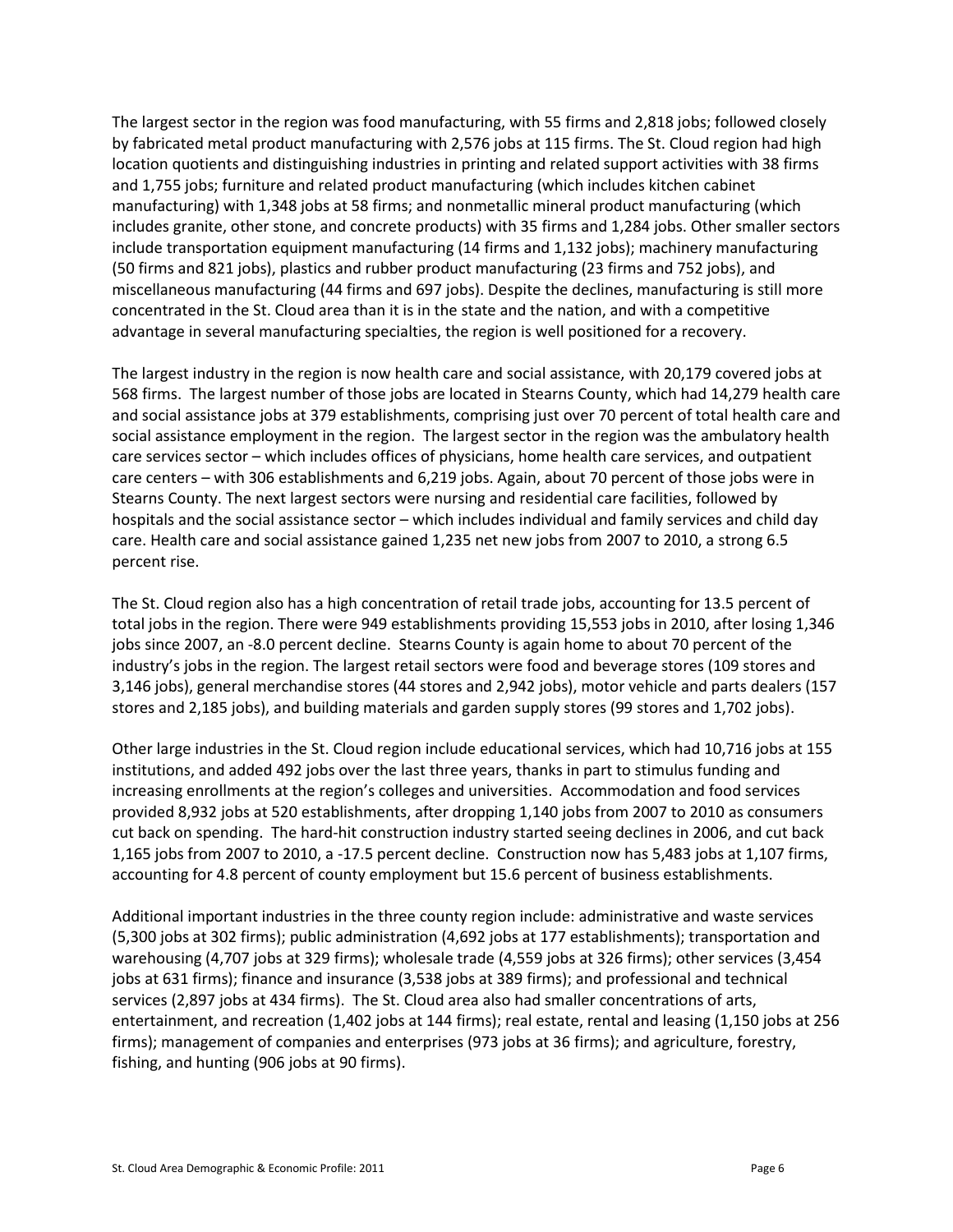The St. Cloud area also 993 jobs at 19 employers in the utilities industry, giving it one of the highest location quotients in the state – meaning employment in utilities is much more concentrated in the three-county region than other areas of the state. Utilities also was the highest paying industry in the region, averaging nearly \$83,000 per year through the second quarter of 2010. That was nearly \$50,000 higher than the average annual wage for the total of all industries, which was \$36,477.

#### **Self-Employment**

In addition to the covered employment detailed above, the St. Cloud area is also home to a large number of self-employed establishments without payroll subject to federal income tax, also known as "nonemployers." The three-county region had 17,675 nonemployer establishments in 2009, with the highest number of self-employed businesses found in construction (most notably in specialty trade contractors); other services (including personal services like beauty salons, automotive repair and maintenance, and social organizations); retail trade (including car dealers, nonstore retailers, and miscellaneous store retailers); professional and technical services (including accounting, legal, and consulting services); health care and social assistance (primarily in child day care services); and real estate, rental, and leasing. Prior to the recession, all three counties had seen rapid growth in the number of self-employed businesses, jumping 18.4 percent from 2002 to 2008. But from 2008 to 2009, the region lost 1,215 nonemployers, a -6.4 percent decline. These businesses accounted for over \$593.5 million in sales receipts in 2009, with the highest amounts occurring in real estate, construction, and transportation. (See Table 6.)

| TABLE 6. NONEMPLOYER STATISTICS, 2008-2009  |                     |                                                              |           |  |  |  |  |
|---------------------------------------------|---------------------|--------------------------------------------------------------|-----------|--|--|--|--|
|                                             | <b>Number of</b>    |                                                              | Change    |  |  |  |  |
| <b>Industry</b>                             | <b>Nonemployers</b> | <b>Sales Receipts</b>                                        | 2008-2009 |  |  |  |  |
| <b>Total, All Industries</b>                | 17,675              | \$593,571,000                                                | $-6.4%$   |  |  |  |  |
| Agriculture, Forestry, Fish/Hunt            | 226                 | \$5,636,000                                                  | $-5.4%$   |  |  |  |  |
| Construction                                | 2,490               | \$116,970,000                                                | $-12.8%$  |  |  |  |  |
| Manufacturing                               | 419                 | \$13,790,000                                                 | $-3.0%$   |  |  |  |  |
| <b>Utilities</b>                            | 8                   | \$149,000                                                    | ND.       |  |  |  |  |
| <b>Wholesale Trade</b>                      | 312                 | \$18,146,000                                                 | $-12.8%$  |  |  |  |  |
| <b>Retail Trade</b>                         | 2,018               | \$54,485,000                                                 | $-8.5%$   |  |  |  |  |
| Transportation & Warehousing                | 967                 | \$69,647,000                                                 | $-3.2%$   |  |  |  |  |
| Information                                 | 201                 | \$4,935,000                                                  | $-3.4%$   |  |  |  |  |
| Finance & Insurance                         | 541                 | \$26,744,000                                                 | $-7.5%$   |  |  |  |  |
| Real Estate, Rental & Leasing               | 1,401               | \$93,030,000                                                 | $-20.6%$  |  |  |  |  |
| Professional, Scientific, & Technical Svcs. | 1,959               | \$45,227,000                                                 | 2.6%      |  |  |  |  |
| Administrative Support & Waste Mgmt.        | 1,311               | \$23,209,000                                                 | $-1.0%$   |  |  |  |  |
| <b>Educational Services</b>                 | 439                 | \$3,697,000                                                  | 1.6%      |  |  |  |  |
| Health Care & Social Assistance             | 1,895               | \$42,969,000                                                 | $-2.9%$   |  |  |  |  |
| Arts, Entertainment, & Recreation           | 921                 | \$13,075,000                                                 | $-4.1%$   |  |  |  |  |
| <b>Accommodation &amp; Food Services</b>    | 161                 | \$7,176,000                                                  | $-9.0%$   |  |  |  |  |
| <b>Other Services</b>                       | 2,391               | \$53,828,000                                                 | $-3.0%$   |  |  |  |  |
|                                             |                     | Source: U.S. Census Bureau, 2008-2009 Nonemployer Statistics |           |  |  |  |  |

# **Farming and Agriculture**

The three county region also has a significant farming and agriculture economy, led by Stearns County, which ranked first in the state of Minnesota for the total value of agricultural products sold in 2007. Stearns County is home to 3,368 farms, which produced \$519 million in market value of agricultural products sold in 2007, according to the 2007 Census of Agriculture.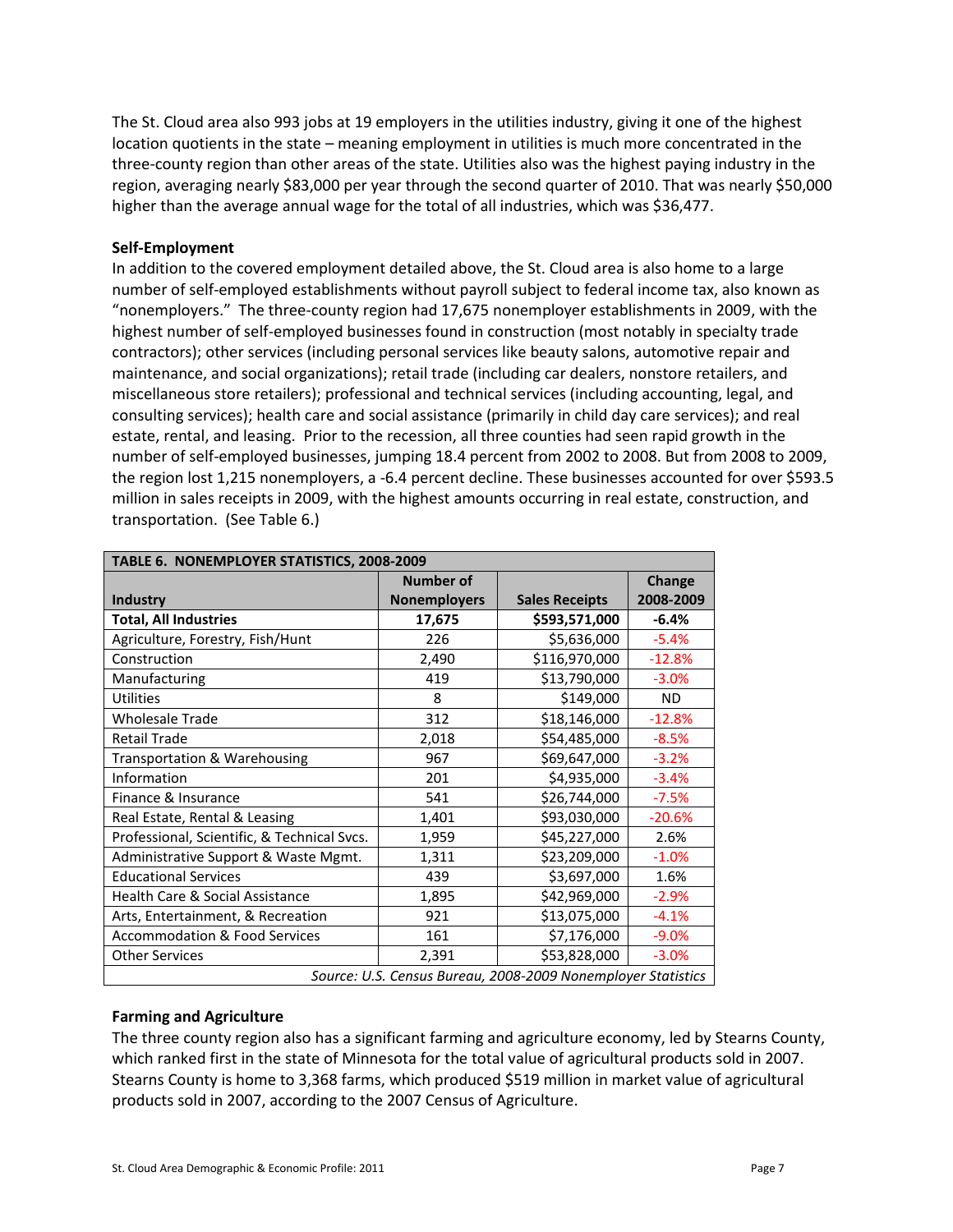Stearns County ranked first in the state in milk and other dairy products from cows, corn for silage, oats for grain, and forage; ranked second in broilers and other meat-type chickens and poultry and eggs; and third in cattle and calves, turkeys, and layers. Benton County is home to 919 farms, which produced \$113.9 million in market value of agricultural products sold in 2007, which was  $51<sup>st</sup>$  in the state. Benton County ranked third in the state for broilers and other meat-type chickens, fifth in corn for silage, and in the top ten for in milk and other dairy products and pullets for laying flock replacement. Sherburne County has 549 farms producing \$64 million in market value of products sold, ranking first in cut Christmas trees, first in pheasants, and second in vegetables, melons, potatoes, and sweet potatoes.

#### **Income and Earnings**

Median household incomes varied widely across the St. Cloud area. At \$71,728, Sherburne County's income was the fourth highest in the state, and more than \$16,000 higher than the state median household income (\$55,621) after rising nearly 21 percent so far this decade. Benton County's income rose 14.3 percent, and now had the  $24<sup>th</sup>$  highest median household income (MHI) in the state in 2009, at \$49,671. Incomes were similar in Stearns County, though Stearns County saw a slower increase in median household incomes from 2000 to 2009 than Benton County. (See Table 7.)

|                                                                     |          |          | 2000-2009 | 2000-2009 |  |  |
|---------------------------------------------------------------------|----------|----------|-----------|-----------|--|--|
| County                                                              | 2009     | 2000     | \$ Change | % Change  |  |  |
| <b>Benton County</b>                                                | \$49,671 | \$43,442 | \$6,229   | 14.3%     |  |  |
| Sherburne County                                                    | \$71,728 | \$59,386 | \$12,342  | 20.8%     |  |  |
| <b>Stearns County</b>                                               | \$48,383 | \$44,764 | \$3,619   | 8.1%      |  |  |
| State of Minnesota                                                  | \$55,621 | \$49,170 | \$6,451   | 13.1%     |  |  |
| Source: U.S. Census Bureau, Small Area Income and Poverty Estimates |          |          |           |           |  |  |

#### **TABLE 7. MEDIAN HOUSEHOLD INCOME, 2009**

Approximately one-fourth (23.5%) of households in Benton County were earning less than \$25,000 in 2009, which was similar to Stearns County (23.2%) but higher than the state of Minnesota (20.0%) and Sherburne County (12.3%). In contrast, more than one-fourth (25.8%) of households in Sherburne County were earning \$100,000 or more in 2009; and another 20.7% were earning \$75,000 to \$99,999. About one-fourth of households in both Benton and Stearns County earned between \$25,000 and \$49,999. About 15.5 percent of households earned between \$75,000 and \$99,999, and the remaining 11.8 percent were making more than \$100,000 per year. As compared to 14.7 and 15.3 percent in Stearns County, respectively.

#### **Occupations of St. Cloud Metro Area Workers**

The two largest occupation groups in the St. Cloud MSA – which includes Benton and Stearns County – are office and administrative support occupations and production occupations. Significant numbers of individuals are also employed in sales and related occupations; food preparation and serving occupations; transportation and material moving occupations; health care practitioners and technical occupations; education, training, and library occupations; installation, maintenance, and repair occupations; construction and extraction occupations; healthcare support occupations; management occupations; and business and financial operations occupations. The highest-paying jobs are typically found in management; legal occupations; healthcare practitioners and technical occupations; computer and mathematical occupations; architecture and engineering occupations; life, physical, and social science occupations; and business and financial operations occupations, which require higher levels of education and experience. The lowest paying jobs are concentrated in food preparation and serving, retail sales, building and grounds cleaning, health care support, and personal care; all of which typically require less education and short-term on-the-job training. (See Table 8.)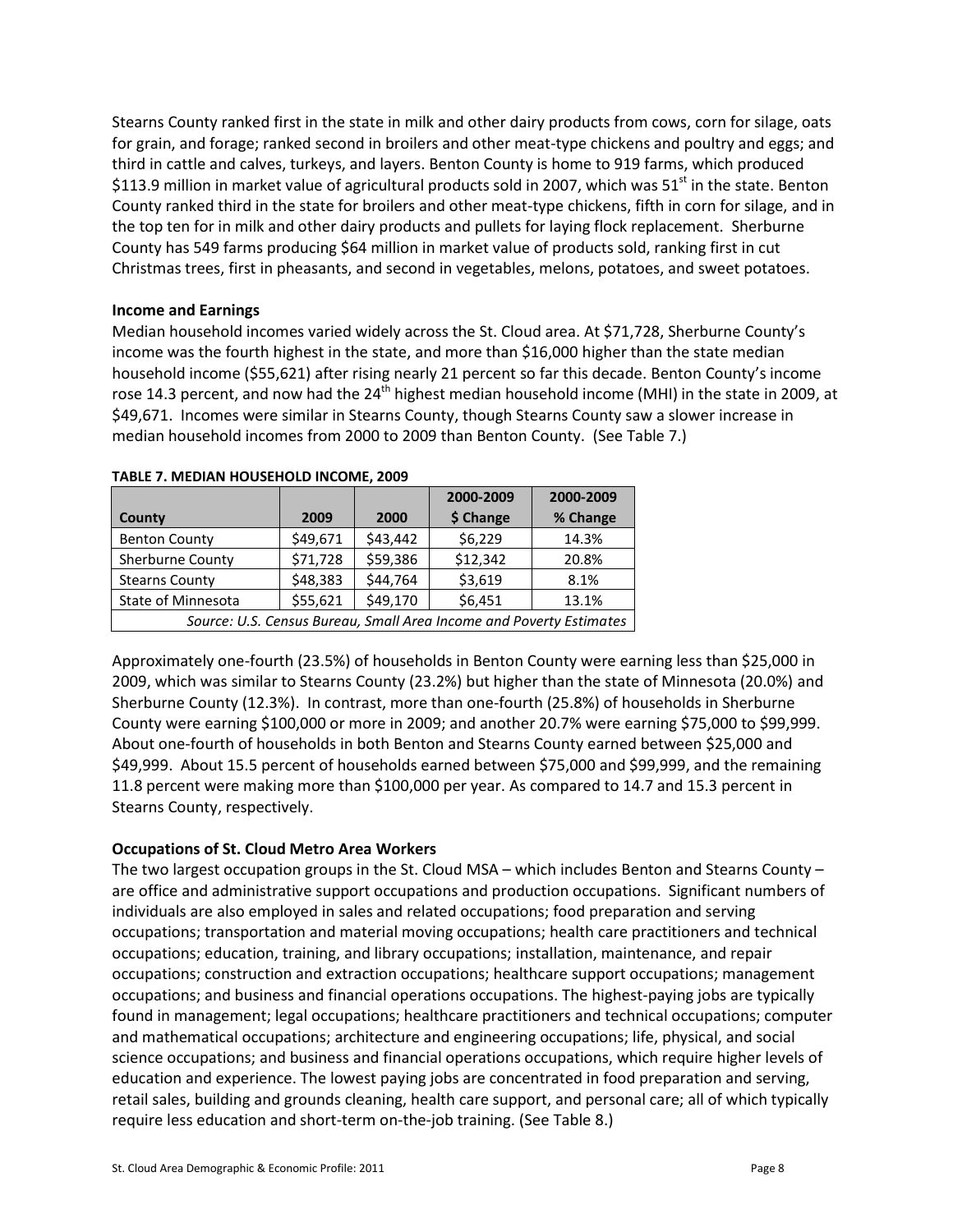|                                                                                      |               | <b>St. Cloud MSA</b> | <b>State of Minnesota</b> |                  |
|--------------------------------------------------------------------------------------|---------------|----------------------|---------------------------|------------------|
|                                                                                      | <b>Median</b> | <b>Estimated</b>     | <b>Median</b>             | <b>Estimated</b> |
|                                                                                      | <b>Hourly</b> | <b>Employ</b>        | <b>Hourly</b>             | <b>Employ</b>    |
| <b>SOC Occupational Title</b>                                                        | <b>Wage</b>   | ment                 | <b>Wage</b>               | ment             |
| <b>Total, All Occupations</b>                                                        | \$15.53       | 95,430               | \$17.56                   | 2,627,640        |
| Office & Administrative Support Occupations                                          | \$14.40       | 15,210               | \$15.98                   | 413,060          |
| <b>Production Occupations</b>                                                        | \$15.36       | 11,110               | \$15.90                   | 211,780          |
| Sales & Related Occupations                                                          | \$10.61       | 10,900               | \$12.44                   | 265,150          |
| Food Preparation & Serving Related Occupations                                       | \$9.42        | 8,510                | \$9.35                    | 215,650          |
| Transportation & Material Moving Occupations                                         | \$14.66       | 6,910                | \$14.70                   | 160,150          |
| Healthcare Practitioners & Technical Occupations                                     | \$30.81       | 6,130                | \$30.87                   | 154,810          |
| Education, Training, & Library Occupations                                           | \$22.03       | 5,660                | \$20.78                   | 155,730          |
| Installation, Maintenance, & Repair Occupations                                      | \$18.44       | 3,980                | \$20.73                   | 90,010           |
| <b>Construction &amp; Extraction Occupations</b>                                     | \$21.12       | 3,800                | \$24.18                   | 89,580           |
| <b>Healthcare Support Occupations</b>                                                | \$12.00       | 3,650                | \$12.73                   | 94,660           |
| <b>Management Occupations</b>                                                        | \$36.13       | 3,520                | \$45.65                   | 137,620          |
| <b>Business &amp; Financial Operations Occupations</b>                               | \$23.57       | 3,470                | \$27.24                   | 152,970          |
| Building & Grounds Cleaning & Maintenance Occupations                                | \$11.76       | 2,840                | \$11.94                   | 78,670           |
| Personal Care & Service Occupations                                                  | \$11.99       | 2,810                | \$11.22                   | 91,080           |
| Community & Social Services Occupations                                              | \$17.97       | 1,570                | \$18.42                   | 49,650           |
| <b>Computer &amp; Mathematical Occupations</b>                                       | \$27.59       | 1,210                | \$36.09                   | 82,290           |
| Arts, Design, Entertainment, Sports, & Media Occupations                             | \$20.30       | 1,160                | \$21.01                   | 38,630           |
| <b>Protective Service Occupations</b>                                                | \$20.21       | 970                  | \$18.08                   | 45,410           |
| Architecture & Engineering Occupations                                               | \$26.75       | 820                  | \$31.52                   | 48,660           |
| Legal Occupations                                                                    | \$31.68       | 620                  | \$37.26                   | 17,720           |
| Life, Physical, & Social Science Occupations                                         | \$25.67       | 450                  | \$29.90                   | 29,300           |
| Farming, Fishing, & Forestry Occupations                                             | \$16.42       | 150                  | \$12.34                   | 5,040            |
| Source: DEED, Occupational Employment Statistics (OES), 4 <sup>th</sup> Quarter 2010 |               |                      |                           |                  |

#### **TABLE 8. ESTIMATED EMPLOYMENT & WAGES, 4 th QTR. 2010**

The gap in pay between the St. Cloud MSA and the state of Minnesota is about \$2 per hour. Over the course of a full work year (2,080 hours), that adds up to a \$4,160 wage gap. The pay gaps are even larger for the higher skilled, higher paying occupations like management, computer, and architecture, where annual wage gaps can equal \$15,000 to \$20,000. The pay gaps are smaller for lower paying jobs. The gap is even larger between the St. Cloud MSA and the Twin Cities MSA, which can be a challenge for local employers trying to fill higher skilled jobs.

#### **Workforce Demographics**

As noted above, the St. Cloud region has a slightly younger population and workforce than the rest of the state. Nearly one in five workers in the three-county region (18.5%) was between 14 and 24 years of age, as compared to about one in every seven workers statewide (14.9%). About two-thirds of the county's workforce was between 25 and 54 years of age, often considered the prime working years. The St. Cloud area also had a slightly lower percentage of 55 to 64 year old workers, representing the baby boomers who will be nearing retirement age in the next 5 to 10 years. The percentage of the region's workforce that had already reached retirement age was nearly identical to the state's. The St. Cloud area also tended to have slightly lower turnover rates than the state workforce, at 7.9 percent overall, and as low as 5.0 percent in the 45 to 54 year old age group and 5.2 percent in the 55 to 64 year old age group. Turnover rates were highest in the youngest age groups, especially from 14 to 24 years of age. (See Table 9.)